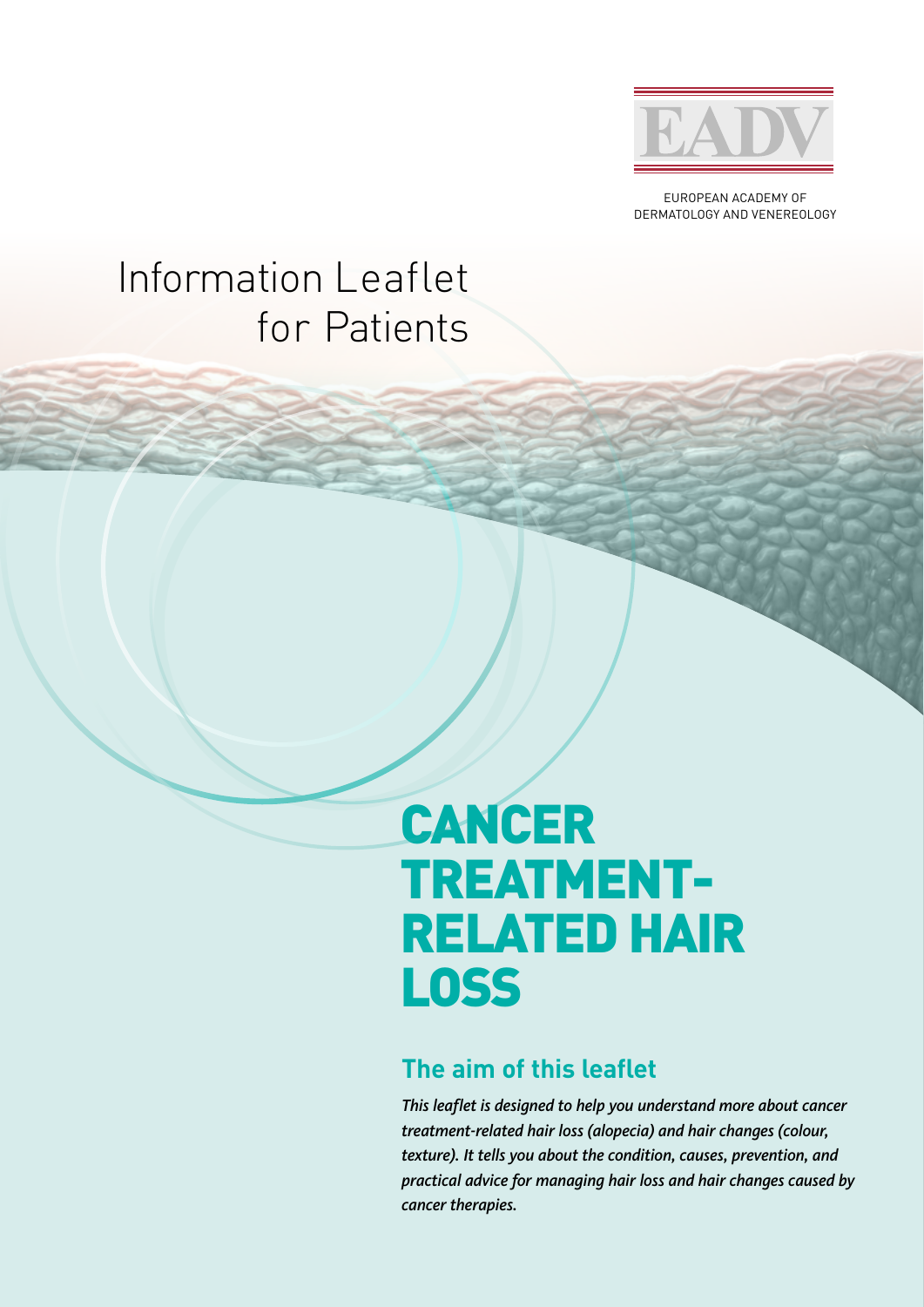### **CANCER TREATMENT-RELATED HAIR LOSS**

#### What is cancer treatment-related hair loss?

Hair loss is a common side-effect of cancer treatment such as chemotherapy, targeted therapy, radiation therapy, immunotherapy, or surgery. These cancer treatments can damage the hair root cells that help hair grow back and maintain the hair cycle, texture, and colour. It can affect hair all over your body, including scalp, eyelashes, eyebrows, arms, legs, underarms, and pubic area.

Hair loss can differ from person to person, and so may vary in time of appearance and distribution. Depending on the cancer treatment you receive, you might lose all your hair or just patches of your hair, or notice changes in hair texture, colour or density. It might fall out slowly over time, or become dryer, thinner, or sometimes even thicker or curlier than before treatment. Hair usually grows back months after the end of cancer treatment, but sometimes, hair stays thin and sparse for longer than 6 months after the last treatment.

#### What does hair loss look like and what are the symptoms?

**• Chemotherapy-induced hair loss**: usually happens two weeks after the first or second intravenous chemotherapy, generally given in breast, ovary, hematologic, and gastric cancer patients, and before a stem cell (bone marrow) transplant. This hair loss may affect all body hair. Generally reversible, chemotherapy-induced hair loss can be total hair loss or just patches on the scalp and other areas including eyebrows, eyelashes, pubic and axillary hair.

When the hair loss persists for more than six months after the last chemotherapy cycle, this is called persistent chemotherapyinduced alopecia, and mainly affects breast cancer and bone marrow transplant survivors. Although it is quite uncommon, this persistent hair loss may look severe on the crown area, or complete hair thinning and poor hair density when compared with hair before starting chemotherapy.

#### • **These are the most common chemotherapeutic agents causing hair loss**:

- Platine derivates: carboplatin and cisplatin
- Cyclophosphamide
- Doxorubicin
- Epirubicin
- Fluorouracil
- Gemcitabine
- Idarubicin
- Ifosfamide
- Taxanes: docetaxel, paclitaxel
- Combination of different chemotherapeutic agents (e.g. taxanes + doxorubicin)

**• Endocrine (hormonal) therapyinduced alopecia**: observed among breast cancer patients and survivors who receive endocrine therapy, also known as the "hormonal pill". It generally happens within two to six months but it could be observed even years after the first dose of the endocrine therapy. Endocrine therapy can but does not usually cause complete hair loss as seen in chemotherapy-induced hair loss; however more often induces hair thinning on the crown area, and on the frontal hairline. This mild to moderate hair loss can significantly impact quality of life, especially because of its persistence throughout the treatment.

- **These are the most common endocrine (hormonal) therapies causing hair loss and hair thinning**:
	- Anastrozole
	- Letrozole
	- Leuprolide
- Tamoxifen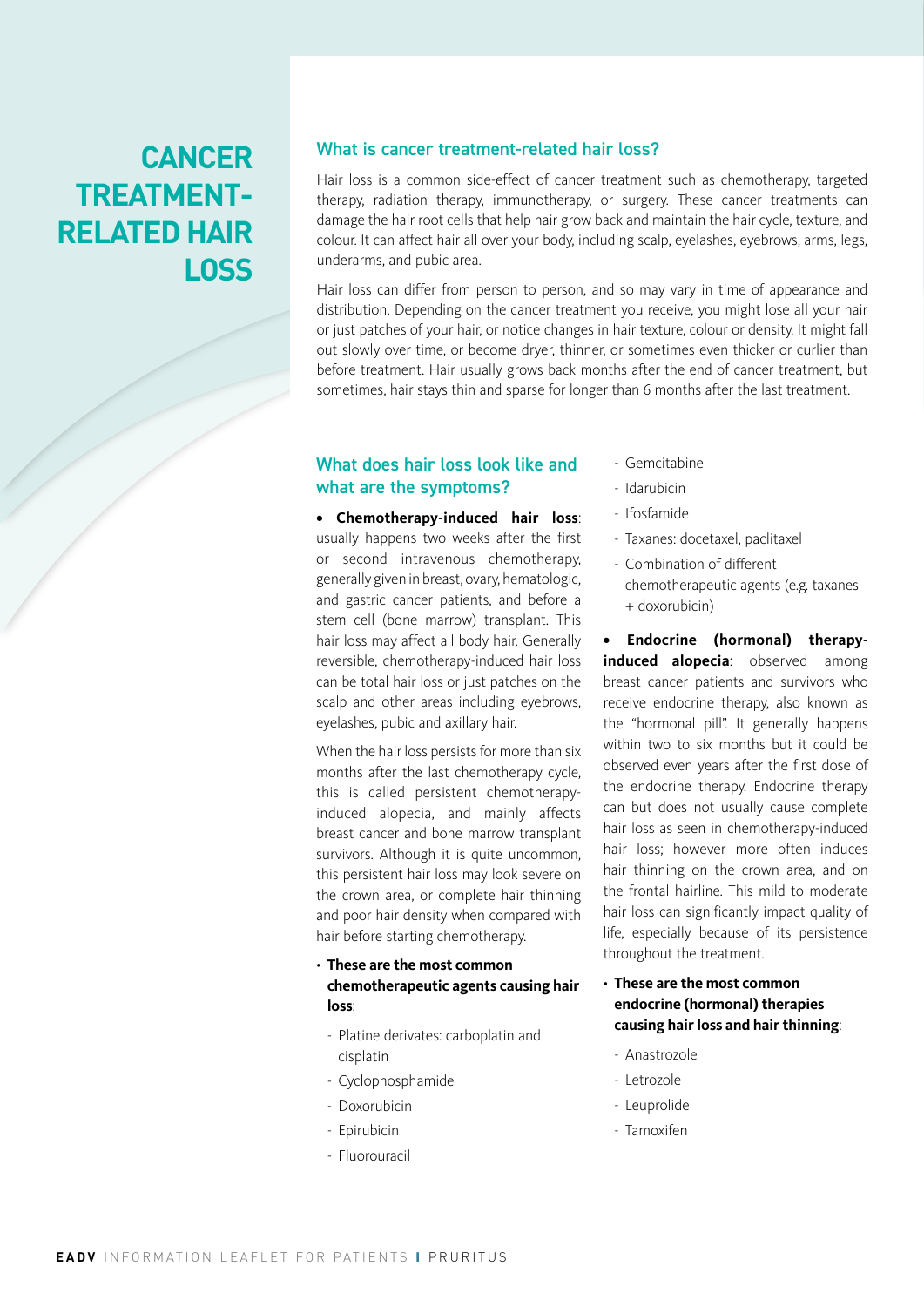**• Hair changes related to targeted therapies**: cancer medications called targeted therapies are given in a range of cancers such as lung cancer, colon cancer, breast cancer, skin cancer, renal cell cancer and lymphomas. Hair loss in patients who receive these therapies is not usually seen as complete hair loss as described in patients who receive chemotherapy, but the hair may become lighter, thinner, curlier, or drier than usual. The eyelashes and eyebrows may become longer and thicker, and there might be unpleasant hair growth on the side of the face or cheeks, where you usually don't have thick hair.

- **These are the most common targeted therapies causing hair loss and hair changes**:
	- Afatinib, erlotinib, cetuximab, panitumumab, osimertinib
	- Ibrutinib, acalabrutinib
	- Imatinib, nilotinib, dasatinib
	- Sorafenib, regorafenib
	- Trametinib, binimetinib, cobimetinib
	- Vemurafenib, dabrafenib, encorafenib
	- Vismodegib, sonidegib

**• Radiotherapy-induced hair loss**: patients who receive cranial radiotherapy for brain tumors or metastasis are at risk of developing scalp inflammation and temporary alopecia following the shape of the treated area. When the radiation is high or prolonged on the scalp, hair loss may be persistent, especially if redness, crusts, and pain occurred during radiotherapy; this is also known as persistent radiotherapyinduced hair loss.

#### How to manage hair loss?

Hair loss can be among the most impactful adverse reaction for some patients, especially for females. If there is any psychological impact from your hair loss, share this with cancer survivors and your health care team, as there are often tips and tricks to camouflage and cope with hair loss.

#### How to prevent hair loss?

There are no methods to prevent hair loss caused by most cancer therapies other than chemotherapy. The only way to prevent hair loss caused by chemotherapy is scalp cooling or scalp cryotherapy (effective in 50 to 60 of every 100 breast cancer patients). During this supportive care treatment, you wear a cold cap. The cold makes the blood vessels in the skin of your head narrower. This results in less blood flow and a reduction in the chemotherapy drug reaching your hair roots through the blood vessels. It prevents the chemotherapy from damaging the cells that help your hair grow. You wear the cap before, during, and for about an hour after the infusion of the chemotherapy. Scalp cooling is available using machines or using a loose cap that is kept in the freezer or on dry ice. Scalp cooling is not recommended if you have blood-related cancers. Most people can use it with few side effects. Common side effects include headaches and feeling cold.

#### What is practical advice for scalp cooling?

- Talk with your health care team to learn if scalp cooling is available and might work for you.
- The result of scalp cooling differs per type of chemotherapy and per patient. You do not know in advance whether it will have the desired results for you. It is advised to choose a wig before the chemotherapy begins.
- Do not stop scalp cooling immediately if the result is disappointing after the first cycle of chemotherapy. The result can usually be visible after the second chemotherapy session.
- If you usually colour, bleach or perm your hair, it is recommended that you do that before the start of the chemotherapy. The hair grows more slowly during chemotherapy; therefore, it takes longer before the new growth becomes visible.